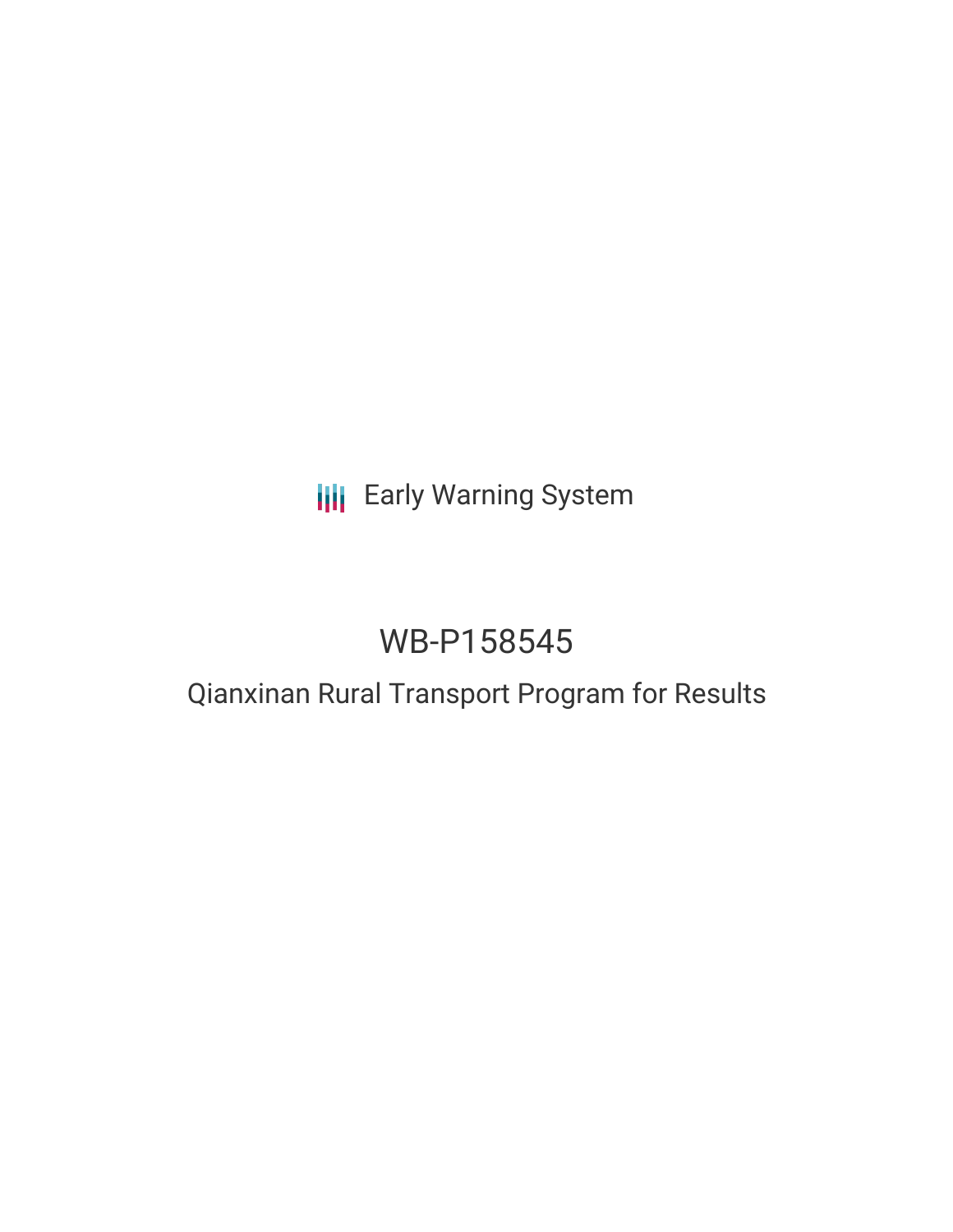

### **Quick Facts**

| <b>Countries</b>               | China                      |
|--------------------------------|----------------------------|
| <b>Specific Location</b>       | Qianxinan Prefecture       |
| <b>Financial Institutions</b>  | World Bank (WB)            |
| <b>Status</b>                  | Proposed                   |
| <b>Bank Risk Rating</b>        | B                          |
| <b>Borrower</b>                | People's Republic of China |
| <b>Sectors</b>                 | Transport                  |
| <b>Investment Type(s)</b>      | Loan                       |
| <b>Investment Amount (USD)</b> | \$200.00 million           |
| <b>Loan Amount (USD)</b>       | \$200.00 million           |
| <b>Project Cost (USD)</b>      | \$330.00 million           |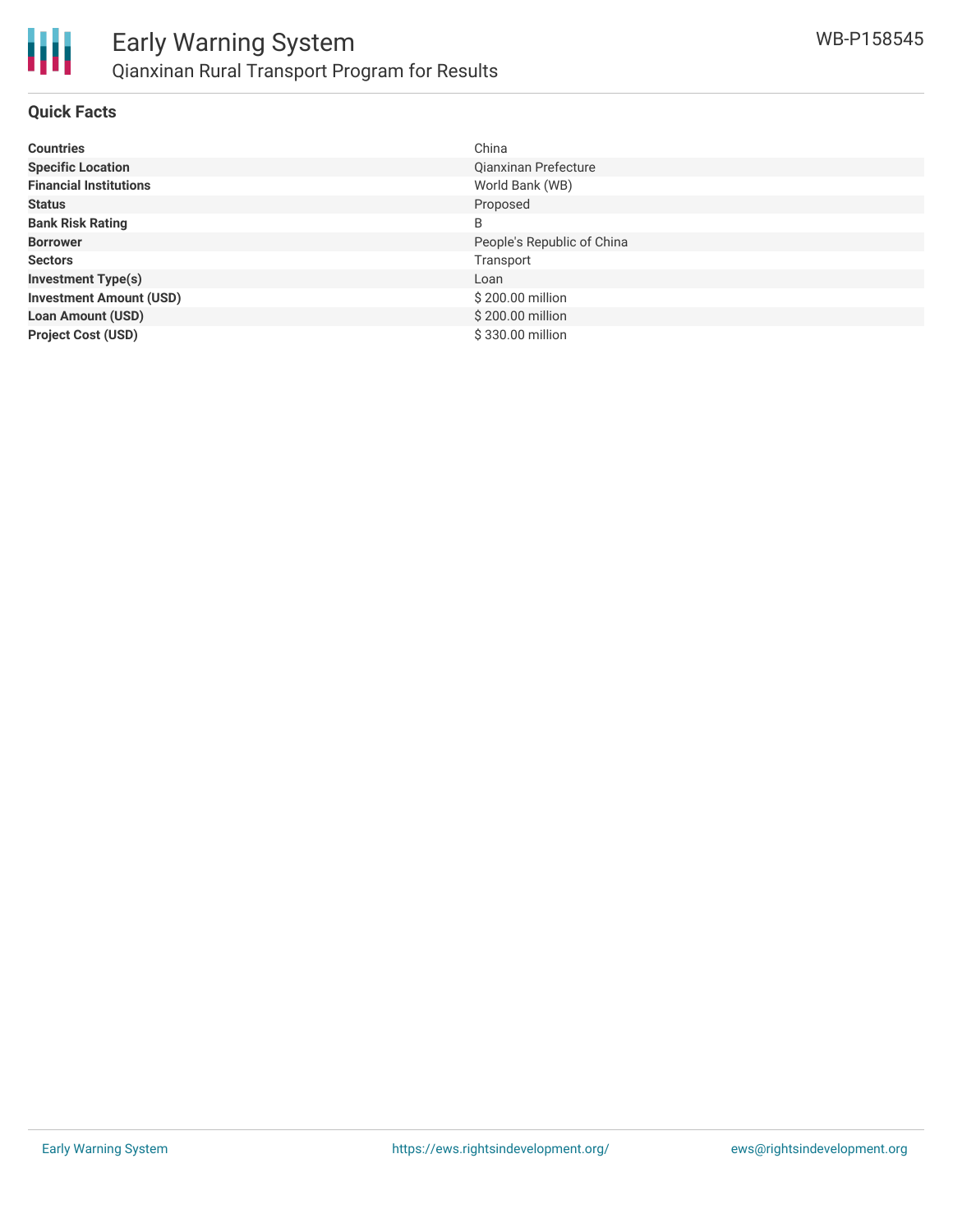

## **Project Description**

According to the bank document, the Program Development Objective is to improve rural transport connectivity and safety in Qianxinan Prefecture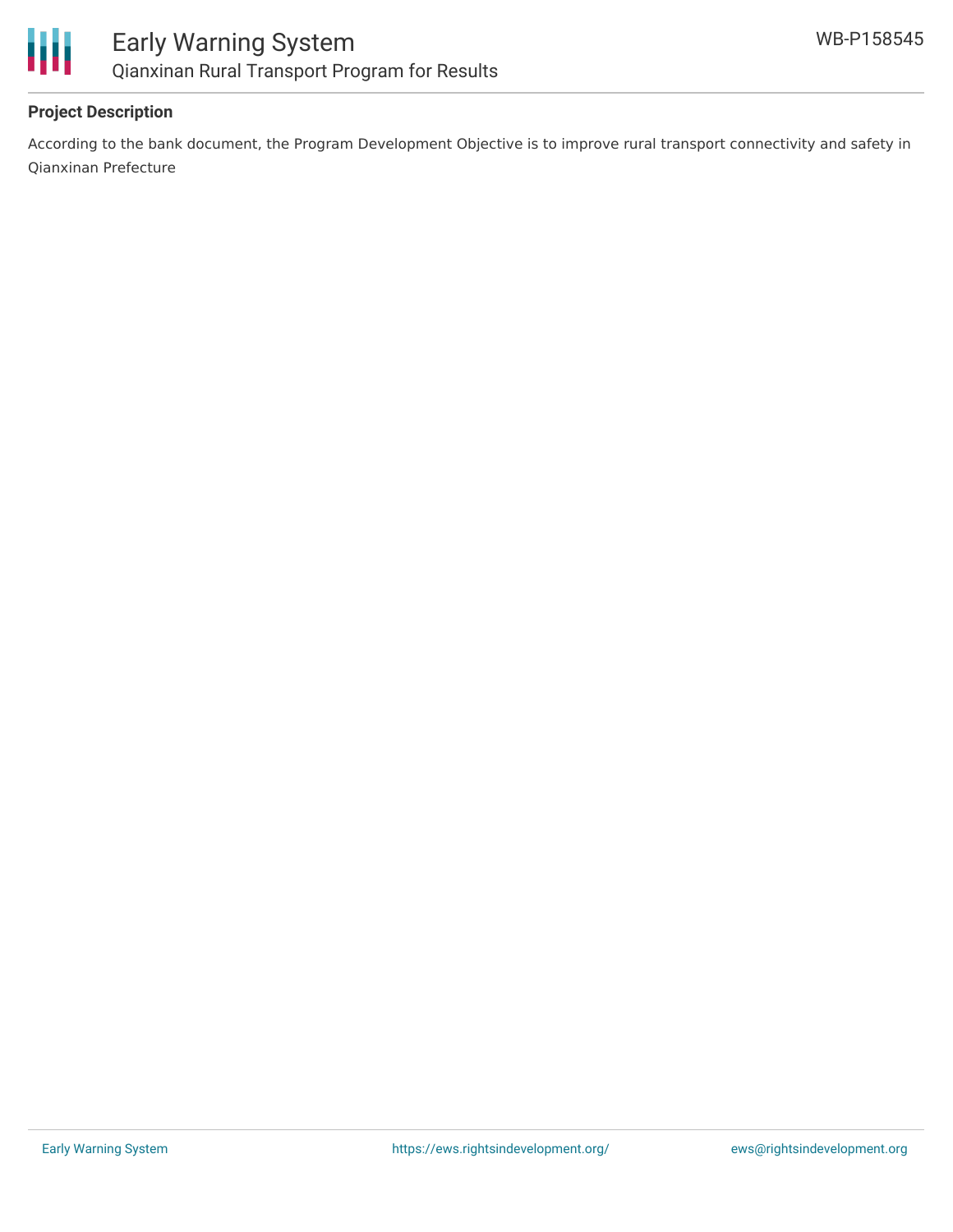

## **Investment Description**

World Bank (WB)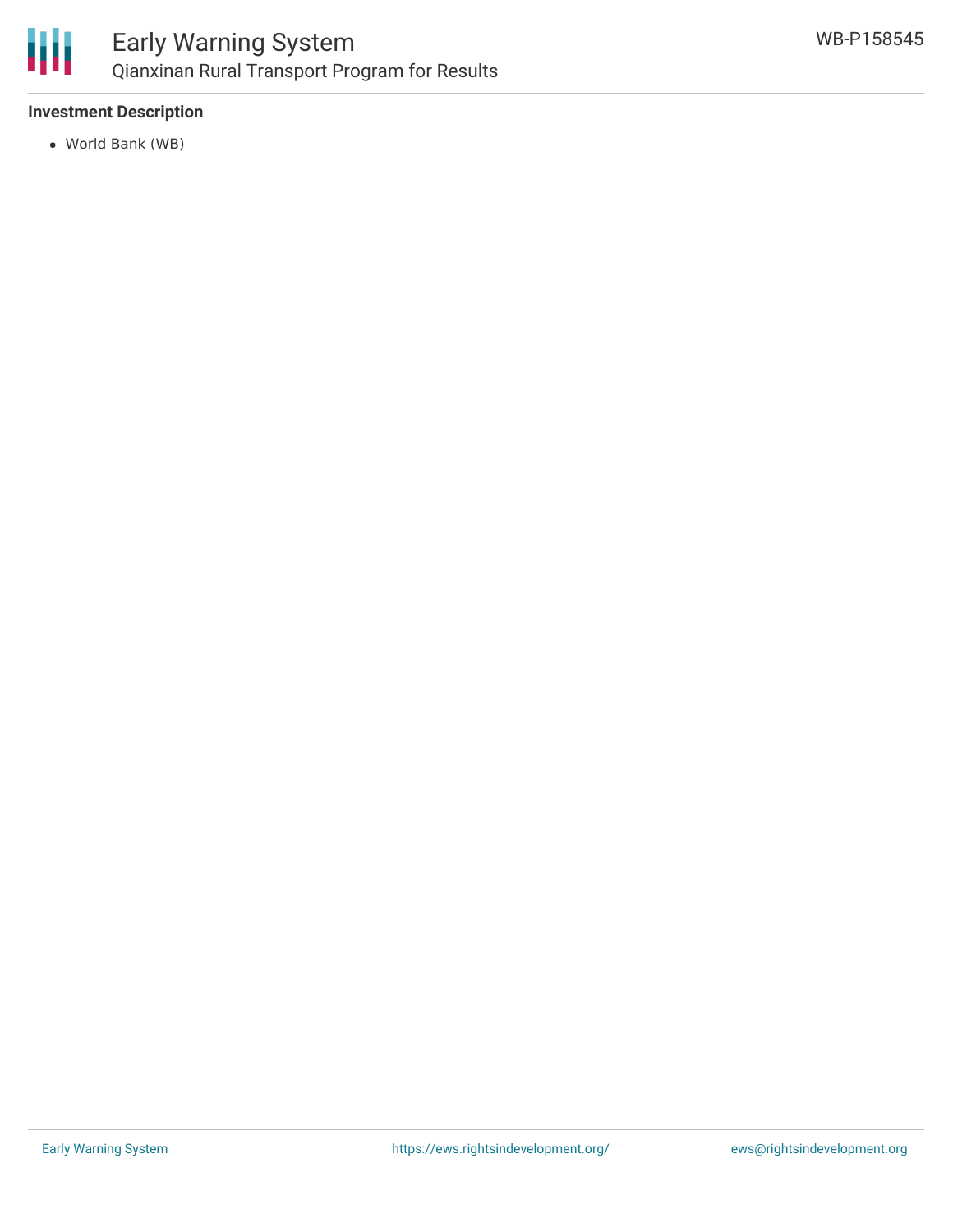

### **Contact Information**

#### **1/World Bank**

Contact: Holly Krambeck

Title: Senior Transport Specialist

Tel: (202)-473-2282

Email: [hkbrambeck@worldbank.org](mailto:hkbrambeck@worldbank.org)

#### **2/Borrower/Client/Recipient**

Contact: People's Republic of China

#### **3/Implementing Agencies**

Contact: Wanlin Chu

Title: Program Construction Office Director

Email: [qxn\\_pmo@126.com](mailto:qxn_pmo@126.com)

#### **For more information contact:**

The InfoShop

The World Bank 1818 H Street, NW Washington, D.C. 20433

Telephone: (202) 458-4500 Fax: (202) 522-1500

Web: <http://www.worldbank.org/infoshop>

#### **ACCOUNTABILITY MECHANISM OF WORLD BANK**

The World Bank Inspection Panel is the independent complaint mechanism and fact-finding body for people who believe they are likely to be, or have been, adversely affected by a World Bank-financed project. If you submit a complaint to the Inspection Panel, they may investigate to assess whether the World Bank is following its own policies and procedures for preventing harm to people or the environment. You can contact the Inspection Panel or submit a complaint by emailing ipanel@worldbank.org. You can learn more about the Inspection Panel and how to file a complaint at: http://ewebapps.worldbank.org/apps/ip/Pages/Home.aspx.